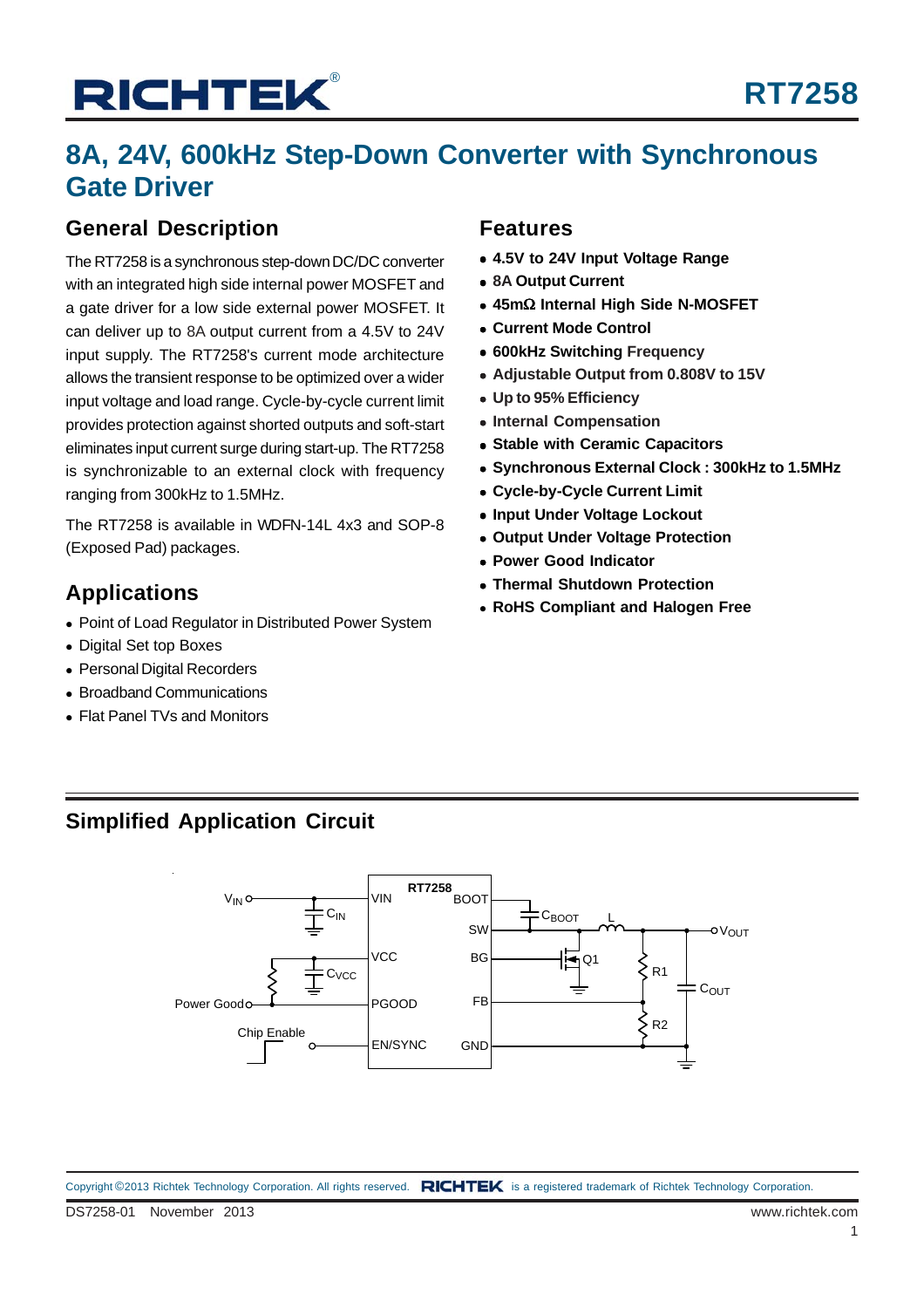



### **Ordering Information**

### RT7258**00**

-Package Type QW : WDFN-14L 4x3 (W-Type) SP : SOP-8 (Exposed Pad-Option 2) Lead Plating System G : Green (Halogen Free and Pb Free)

Note :

Richtek products are :

- RoHS compliant and compatible with the current require ments of IPC/JEDEC J-STD-020.
- Suitable for use in SnPb or Pb-free soldering processes.

### **Pin Configurations**



WDFN-14L 4x3

### **Marking Information**

#### RT7258GQW



13= : Product Code YMDNN : Date Code

#### RT7258GSP



(TOP VIEW)

RT7258GSP : Product Number YMDNN : Date Code



SOP-8 (Exposed Pad)

Copyright ©2013 Richtek Technology Corporation. All rights reserved. RICHTEK is a registered trademark of Richtek Technology Corporation.

2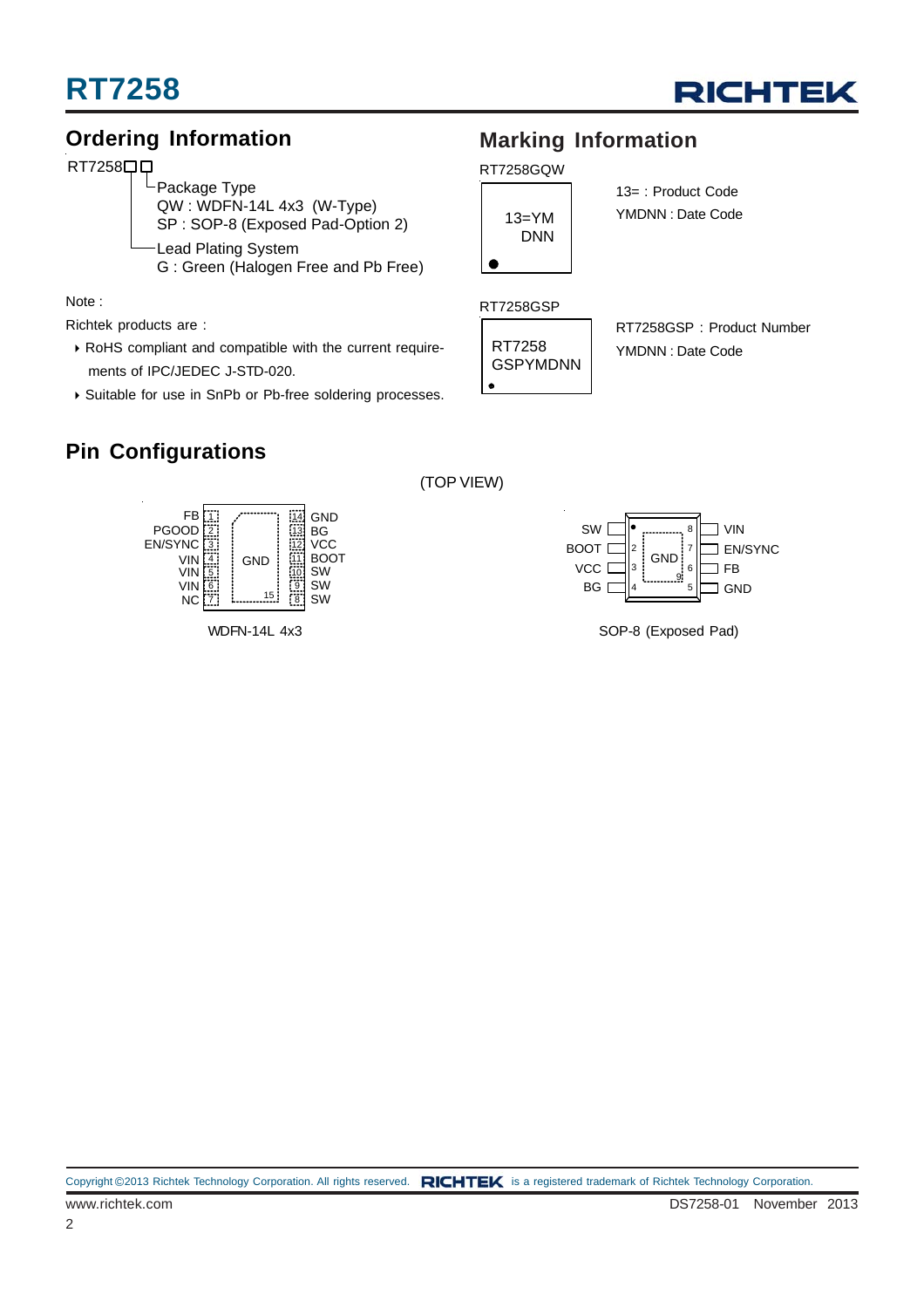### **Functional Pin Description**

| Pin No.                                 |                        |                 |                                                                                                                                                                                                                                                                                                                             |
|-----------------------------------------|------------------------|-----------------|-----------------------------------------------------------------------------------------------------------------------------------------------------------------------------------------------------------------------------------------------------------------------------------------------------------------------------|
| <b>WDFN-14L4x3</b>                      | SOP-8<br>(Exposed Pad) | <b>Pin Name</b> | <b>Pin Function</b>                                                                                                                                                                                                                                                                                                         |
| 1                                       | 6                      | FB              | Feedback Input. This pin is connected to the converter output. It<br>is used to set the output of the converter to regulate to the<br>desired value via an external resistive divider. The feedback<br>reference voltage is 0.808V typically.                                                                               |
| $\overline{2}$                          |                        | <b>PGOOD</b>    | Power Good Indicator with Open Drain. (for RT7258GQW only)<br>A 100 $k\Omega$ pull-high resistor is needed. The output of this pin is<br>pulled to low when the FB is lower than 0.75V; otherwise it is<br>high impedance.                                                                                                  |
| 3                                       | $\overline{7}$         | <b>EN/SYNC</b>  | Enable or External Frequency Synchronization Input. A<br>logic-high $(2V < EN < 5.5V)$ enables the converter; a logic-low<br>forces the IC into shutdown mode reducing the supply current to<br>less than 3µA. For external frequency synchronization operation,<br>the available frequency range is from 300kHz to 1.5MHz. |
| 4, 5, 6                                 | 8                      | <b>VIN</b>      | Power Input. The available input voltage range is from 4.5V to<br>24V. A 22µF or larger input capacitor is needed to reduce<br>voltage spikes at the input.                                                                                                                                                                 |
| $\overline{7}$                          |                        | <b>NC</b>       | No Internal Connection.                                                                                                                                                                                                                                                                                                     |
| 8, 9, 10                                | 1                      | <b>SW</b>       | Switching Node. Output of the internal high side MOSFET.<br>Connect this pin to external low side N-MOSFET, inductor and<br>bootstrap capacitor.                                                                                                                                                                            |
| 11                                      | $\overline{2}$         | <b>BOOT</b>     | Bootstrap for High side Gate Driver. Connect a 1µF ceramic<br>capacitor between the BOOT pin and SW pin.                                                                                                                                                                                                                    |
| 12                                      | 3                      | <b>VCC</b>      | BG Driver Bias Supply. Decouple with a $1\mu$ F X5R/X7R ceramic<br>capacitor between the VCC pin and GND.                                                                                                                                                                                                                   |
| 13                                      | 4                      | <b>BG</b>       | Gate Driver Output. Connect this pin to the gate of the external<br>low side N-MOSFET.                                                                                                                                                                                                                                      |
| 14,<br>15 (Exposed Pad) 9 (Exposed Pad) | 5,                     | <b>GND</b>      | Ground. The exposed pad must be soldered to a large PCB and<br>connected to GND for maximum thermal dissipation.                                                                                                                                                                                                            |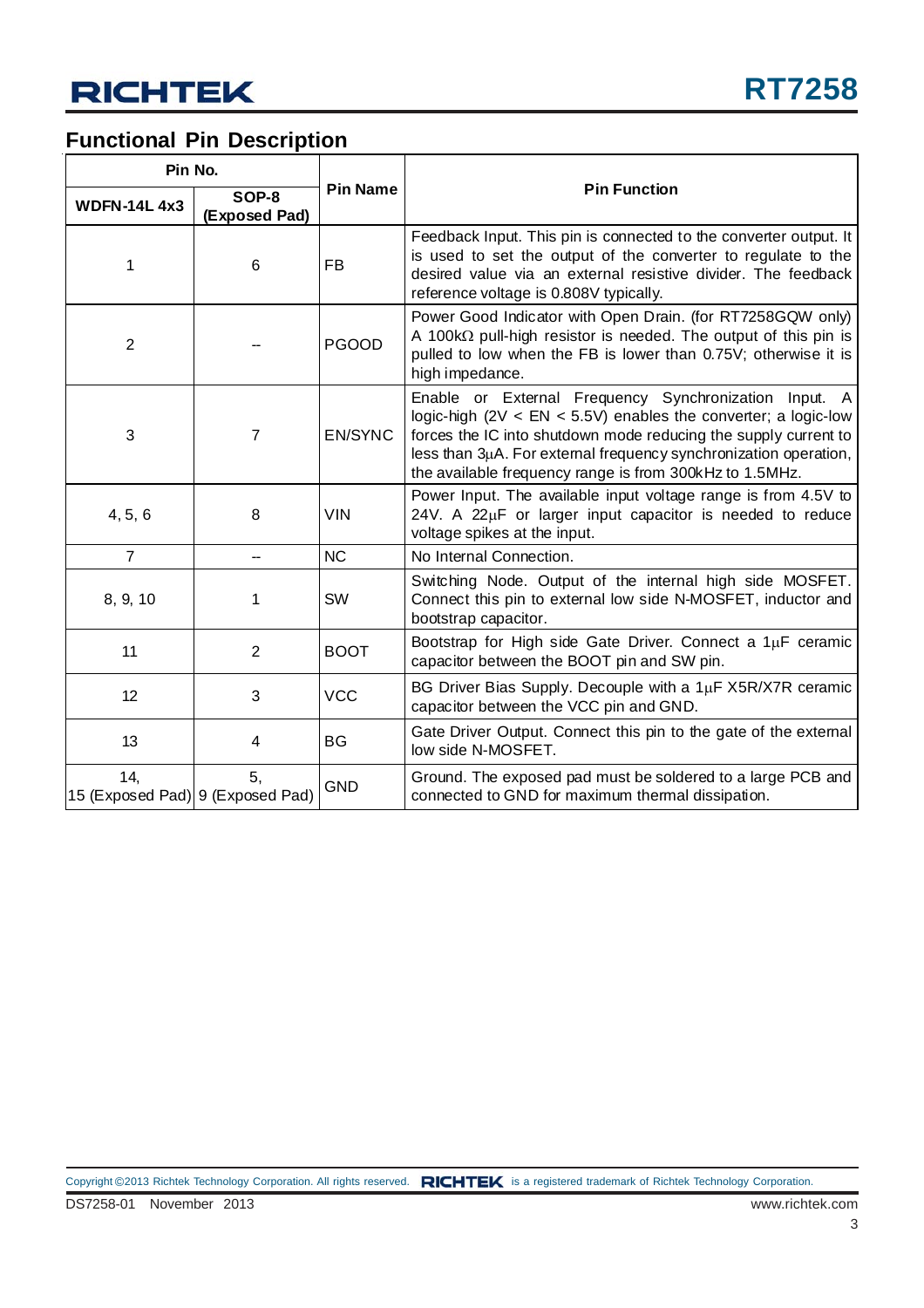

### **Function Block Diagram**



### **Operation**

The RT7258 is a synchronous high voltage Buck Converter that can support the input voltage range from 4.5V to 24V and the output current can be up to 8A. The RT7258 uses a constant frequency, current mode architecture. In normal operation, the high side N-MOSFET is turned on when the Switch Controller is set by the oscillator (OSC) and is turned off when the current comparator resets the Switch Controller. While the N-MOSFET is turned off, the external low side N-MOSFET is turned on by BG Driver with 5V driving voltage from Internal Regulator  $(V_{CC})$  until next cycle begins.

High side MOSFET peak current is measured by internal RSENSE. The Current Signal is where Slope Compensator works together with sensing voltage of R<sub>SENSE</sub>. The error amplifier EA adjusts COMP voltage by comparing the feedback signal ( $V_{FB}$ ) from the output voltage with the internal 0.808V reference. When the load current increases, it causes a drop in the feedback voltage relative to the reference, the COMP voltage then rises to allow higher inductor current to match the load current.

UV Comparator : If the feedback voltage  $(V_{FB})$  is lower than threshold voltage 0.4V, the UV Comparator's output will go high and the Switch Controller will turn off the high

side MOSFET. The output under voltage protection is designed to operate in Hiccup mode.

Oscillator (OSC) : The internal oscillator runs at nominal frequency 600kHz and can be synchronized by an external clock in the range between 300kHz and 1.5MHz from EN/ SYNC pin.

PGOOD Comparator : This function is available for RT7258GQW only. When the feedback voltage  $(V_{FR})$  is higher than threshold voltage 0.75V, the PGOOD open drain output will be high impedance.

Enable Comparator : Internal 5kΩ resistor and Zener diode are used to clamp the input signal to 3V. A 1.7V reference voltage is for EN logic-high threshold voltage. The EN pin can be connected to VIN through a 100kΩ resistor for automatic startup.

Foldback Control : When  $V_{FB}$  is lower than 0.7V, the oscillation frequency will be proportional to the feedback voltage.

Soft-Start (SS) : An internal current source charges an internal capacitor to build the soft-start ramp voltage  $(V_{SS})$ . The  $V_{FB}$  voltage will track the internal ramp voltage during soft-start interval. The typical soft-start time is 2ms.

|                 | Copyright ©2013 Richtek Technology Corporation. All rights reserved. RICHTEK is a registered trademark of Richtek Technology Corporation. |  |
|-----------------|-------------------------------------------------------------------------------------------------------------------------------------------|--|
| www.richtek.com | DS7258-01 November 2013                                                                                                                   |  |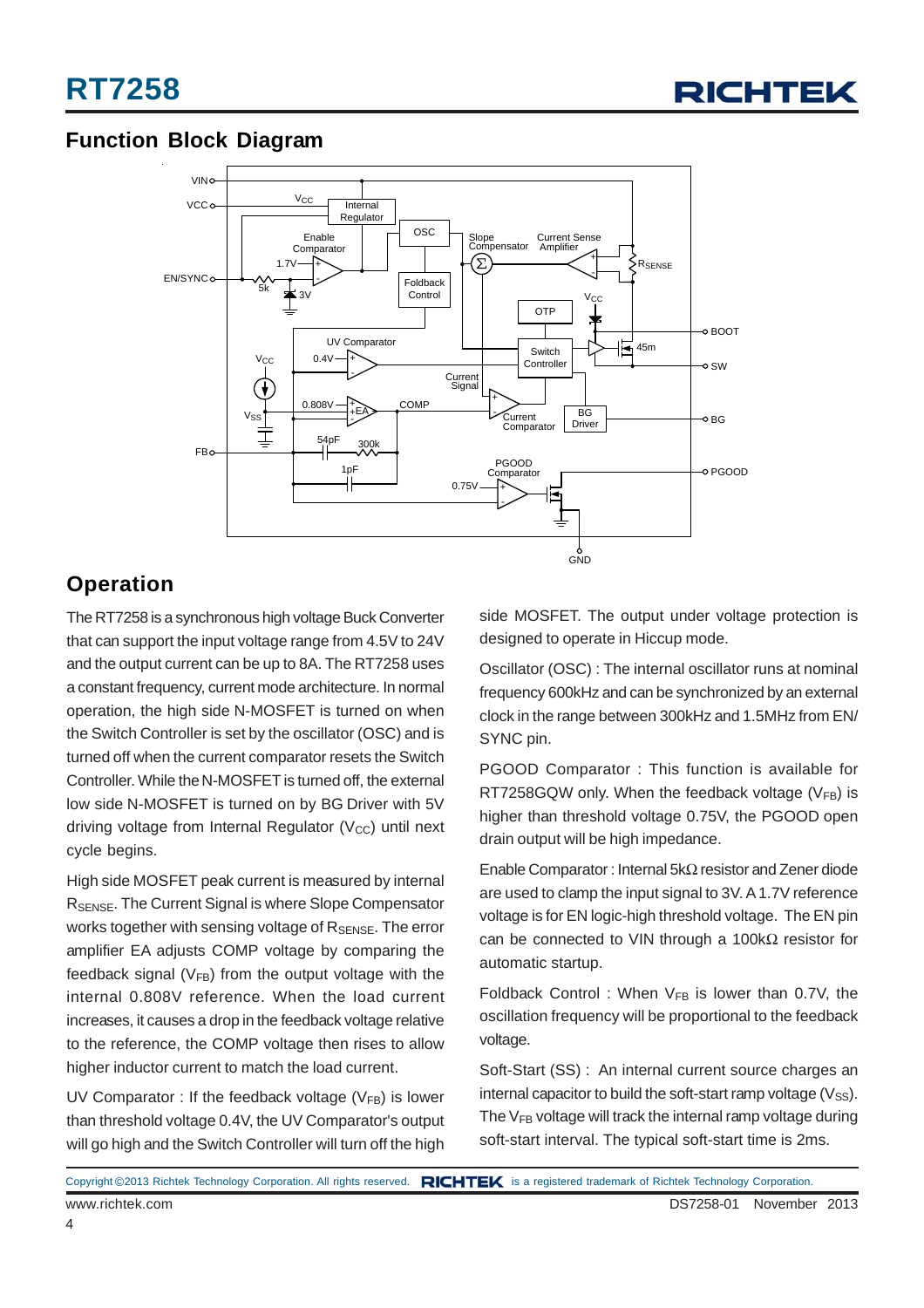### **Absolute Maximum Ratings** (Note 1)

| • Power Dissipation, $P_D @ T_A = 25^{\circ}C$ |  |
|------------------------------------------------|--|
|                                                |  |
|                                                |  |
| • Package Thermal Resistance (Note 2)          |  |
|                                                |  |
|                                                |  |
|                                                |  |
|                                                |  |
|                                                |  |
|                                                |  |
|                                                |  |
| • ESD Susceptibility (Note 3)                  |  |
|                                                |  |
|                                                |  |

### **Recommended Operating Conditions** (Note 4)

### **Electrical Characteristics**

( $V_{IN}$  = 12V,  $T_A$  = 25°C, unless otherwise specified)

| <b>Parameter</b>                                    | Symbol            | <b>Test Conditions</b>       | Min   | <b>Typ</b> | <b>Max</b> | Unit      |
|-----------------------------------------------------|-------------------|------------------------------|-------|------------|------------|-----------|
| Shutdown Supply Current                             |                   | $V_{EN} = 0V$                | --    | 1          | --         | $\mu$ A   |
| <b>Supply Current</b>                               |                   | $V_{EN}$ = 3V, $V_{FB}$ = 1V | --    | 0.9        | --         | mA        |
| Reference Voltage                                   | <b>VREF</b>       | $4.5V \leq V_{IN} \leq 24V$  | 0.796 | 0.808      | 0.82       | $\vee$    |
| <b>Feedback Current</b>                             | <b>IFB</b>        | $V_{FB} = 0.8V$              | --    | 10         |            | nA        |
| High Side Switch On Resistance                      | $R_{DS(ON)}$      |                              | --    | 45         | --         | $m\Omega$ |
| High Side Switch Current Limit                      |                   | $BOOT - SW = 4.8V$           | --    | 13         | --         | A         |
| <b>Oscillation Frequency</b>                        | fosc <sub>1</sub> |                              | --    | 600        | --         | kHz       |
| <b>Short Circuit Oscillation Frequency</b>          | f <sub>OSC2</sub> | $V_{FB} = 0V$                | --    | 190        | $- -$      | kHz       |
| Maximum Duty Cycle                                  | $D_{MAX}$         | $V_{FB} = 0.6V$              | --    | 90         | --         | $\%$      |
| Minimum On-Time                                     | ton               | $V_{FB} = 1V$                | $- -$ | 100        | --         | ns        |
| Input Under Voltage Lockout Threshold               | VUVLO             |                              | 4     | 4.2        | 4.4        | $\vee$    |
| Input Under Voltage Lockout Threshold<br>Hysteresis | $\Delta V$ UVLO   |                              | $- -$ | 400        | --         | mV        |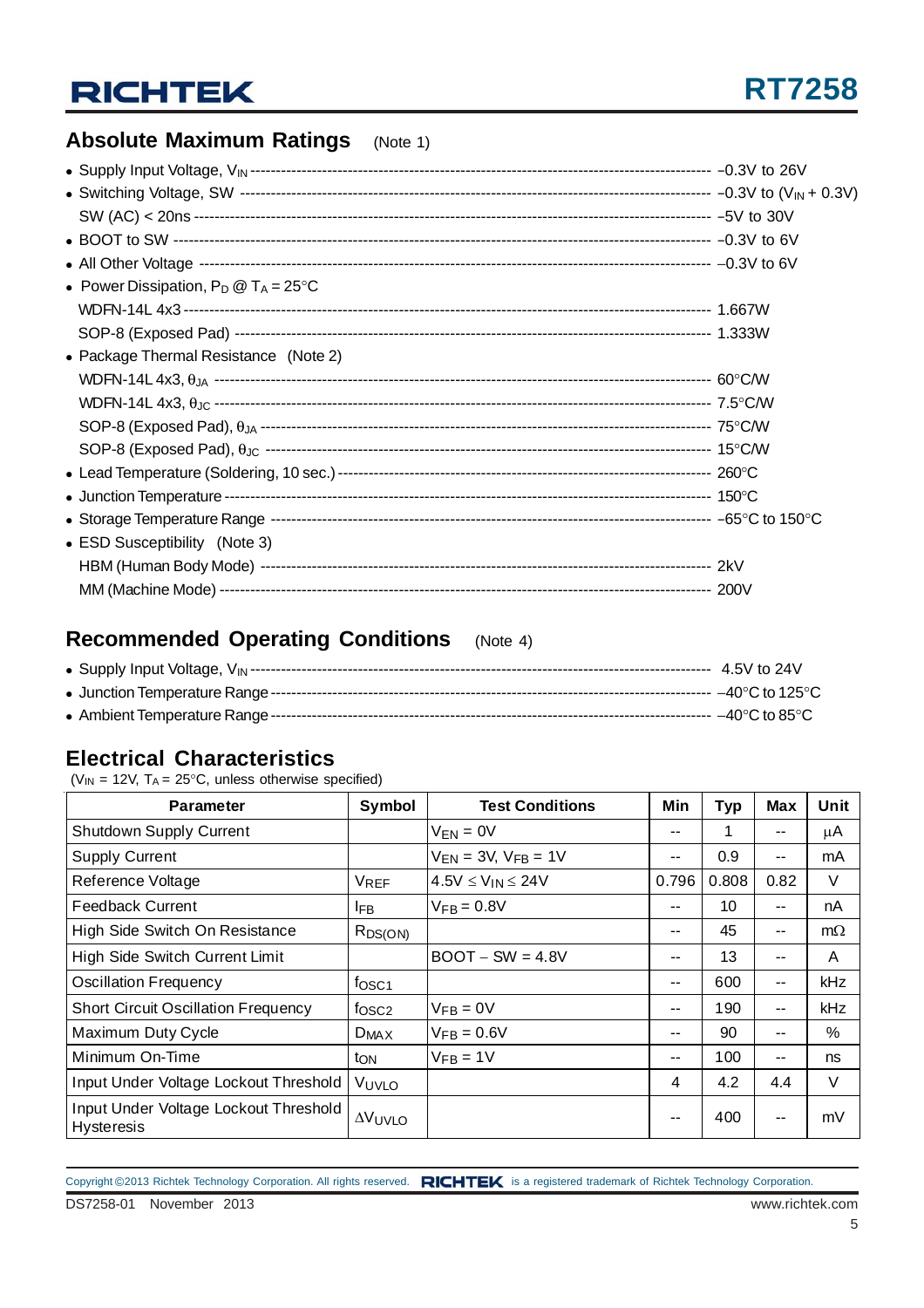## **RT7258**



| <b>Parameter</b>                     |            | <b>Symbol</b>       | <b>Test Conditions</b> | Min | <b>Typ</b> | Max   | Unit            |
|--------------------------------------|------------|---------------------|------------------------|-----|------------|-------|-----------------|
| <b>EN Threshold</b>                  | Logic-High | V <sub>IH</sub>     |                        | 2   | --         | 5.5   | $\vee$          |
| Voltage                              | Logic-Low  | $V_{IL}$            |                        | --  | --         | 0.4   |                 |
| Sync Frequency Range                 |            | f <sub>Sync</sub>   |                        | 0.3 |            | 1.5   | <b>MHz</b>      |
| <b>EN Turn-Off Delay</b>             |            | t <sub>OFF</sub>    |                        | --  | 10         | --    | μS              |
| <b>EN Pull Low Current</b>           |            |                     | $V_{EN} = 2V$          | --  | 1          | --    | μA              |
| Thermal Shutdown                     |            | Tsp                 |                        | --  | 150        | --    | $\rm ^{\circ}C$ |
| <b>Thermal Shutdown Hysteresis</b>   |            | $\Delta T_{SD}$     |                        | --  | 20         | --    | $\rm ^{\circ}C$ |
| Power Good Threshold Rising          |            |                     |                        | --  | 0.75       | --    | V               |
| Power Good Threshold Hysteresis      |            |                     |                        | --  | 40         | --    | mV              |
| Power Good Pin Level                 |            |                     | PGOOD Sink 10mA        | --  | $- -$      | 0.125 | V               |
| <b>BG Driver Bias Supply Voltage</b> |            | $V_{CC}$            |                        | 4.5 | 5          | --    | V               |
| Gate Driver Sink Impedance           |            | $R_{\text{Sink}}$   |                        | --  | 0.9        | --    | Ω               |
| Gate Driver Source Impedance         |            | R <sub>Source</sub> |                        | --  | 3.3        |       | Ω               |

- **Note 1.** Stresses beyond those listed "Absolute Maximum Ratings" may cause permanent damage to the device. These are stress ratings only, and functional operation of the device at these or any other conditions beyond those indicated in the operational sections of the specifications is not implied. Exposure to absolute maximum rating conditions may affect device reliability.
- **Note 2.**  $θ_{JA}$  is measured at T<sub>A</sub> = 25°C on a high effective thermal conductivity four-layer test board per JEDEC 51-7.  $θ_{JC}$  is measured at the exposed pad of the package.
- **Note 3.** Devices are ESD sensitive. Handling precaution is recommended.
- **Note 4.** The device is not guaranteed to function outside its operating conditions.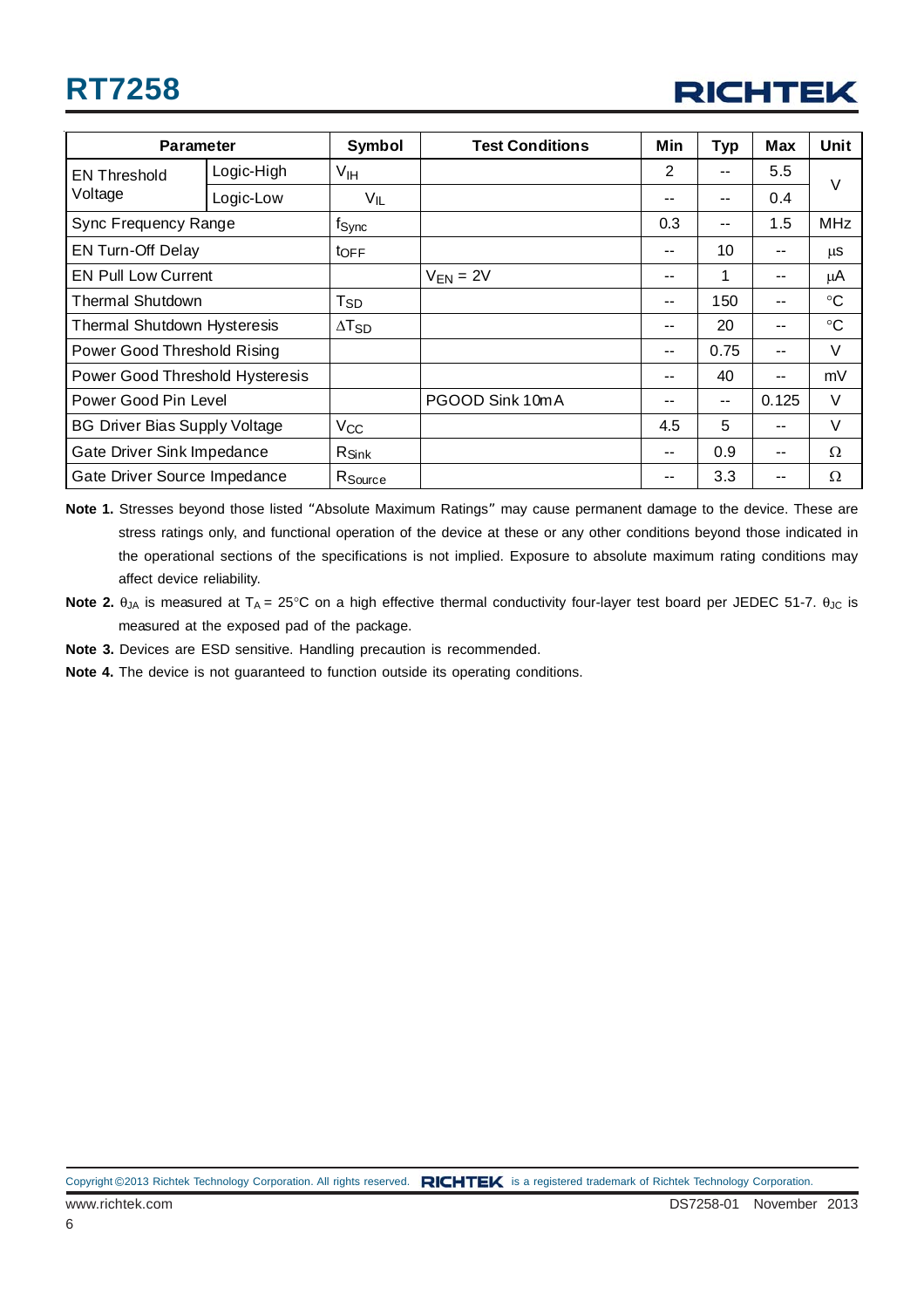## **Typical Application Circuit**

### **For WDFN-14L 4x3 Package**



#### **For SOP-8 (Exposed Pad) Package**



**Table 1. Recommended Component Selection**

| $V_{\text{OUT}}(V)$ | $R1$ (kΩ) | $R2$ (k $\Omega$ ) | $L(\mu H)$ | $C_{OUT}$ ( $\mu$ F) |
|---------------------|-----------|--------------------|------------|----------------------|
| 1.2                 | 62        | 127                | 1.5        | $22\mu$ F x 4        |
| 1.8                 | 70        | 57                 | 1.5        | $22\mu$ F x 4        |
| 2.5                 | 69        | 33                 | 2.2        | $22\mu$ F x 4        |
| 3.3                 | 62        | 20                 | 2.2        | $22\mu$ F x 4        |
| 5                   | 93        | 18                 | 2.8        | $22\mu$ F x 4        |
| 8                   | 120       | 13.5               | 3.6        | $22\mu$ F x 4        |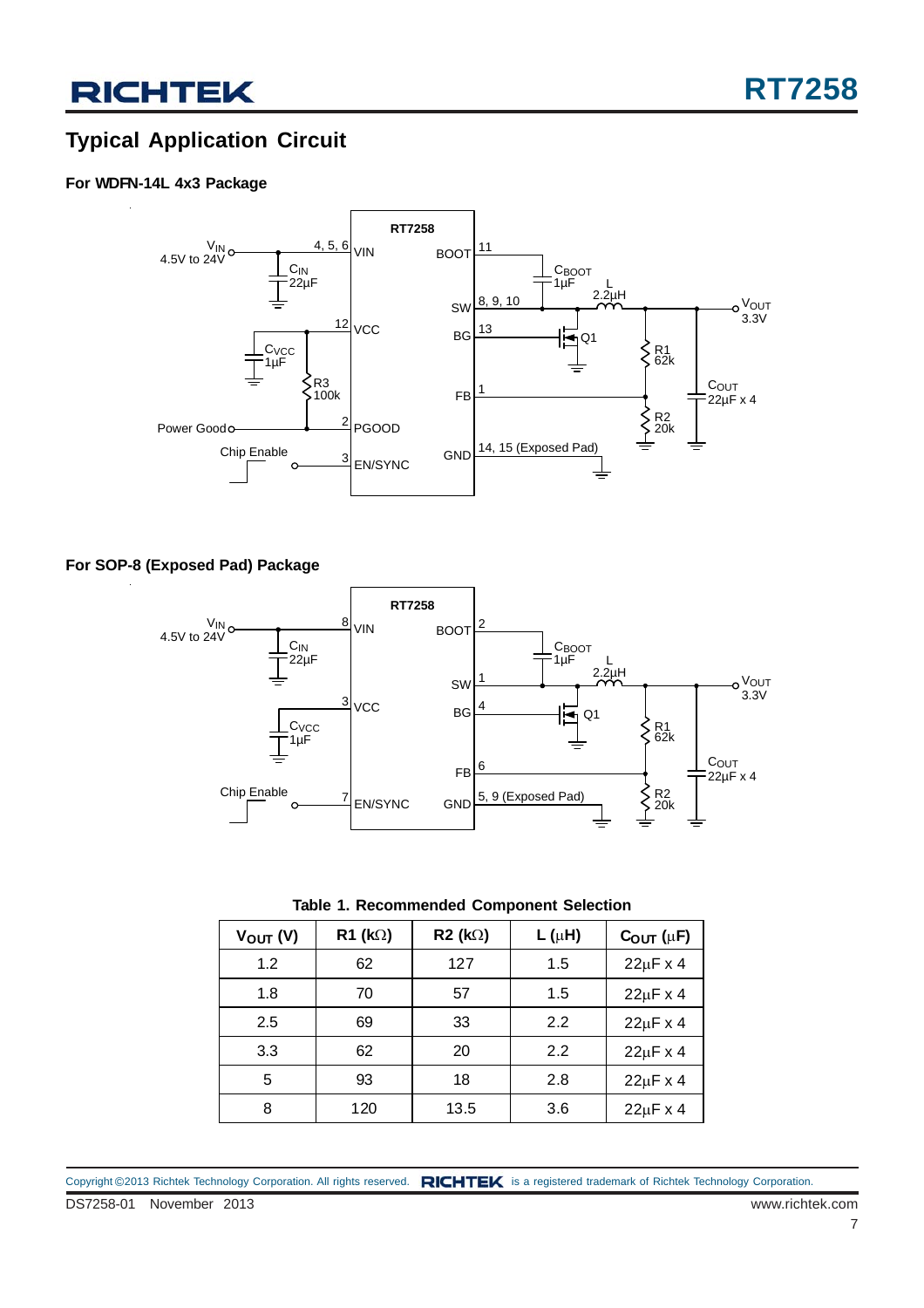







**Output Voltage vs. Input Voltage**

**Output Voltage vs. Load Current**



**Switching Frequency vs. Temperature** Switching Frequency (kHz) 1 Switching Frequency (kHz) 1 Switching Frequency (kHz) Switching Frequency (kHz) 620 620 610 610 600 600 590 590 580 580 570 570 560 560  $V$ OUT =  $3.3V$ ,  $I$ OUT =  $0A$  $V_{IN}$  = 12V,  $V_{OUT}$  = 3.3V,  $I_{OUT}$  = 0A 550 550 4 6 8 10 12 14 16 18 20 22 24 -50 -25 0 25 50 75 100 125 Input Voltage (V) Temperature (°C)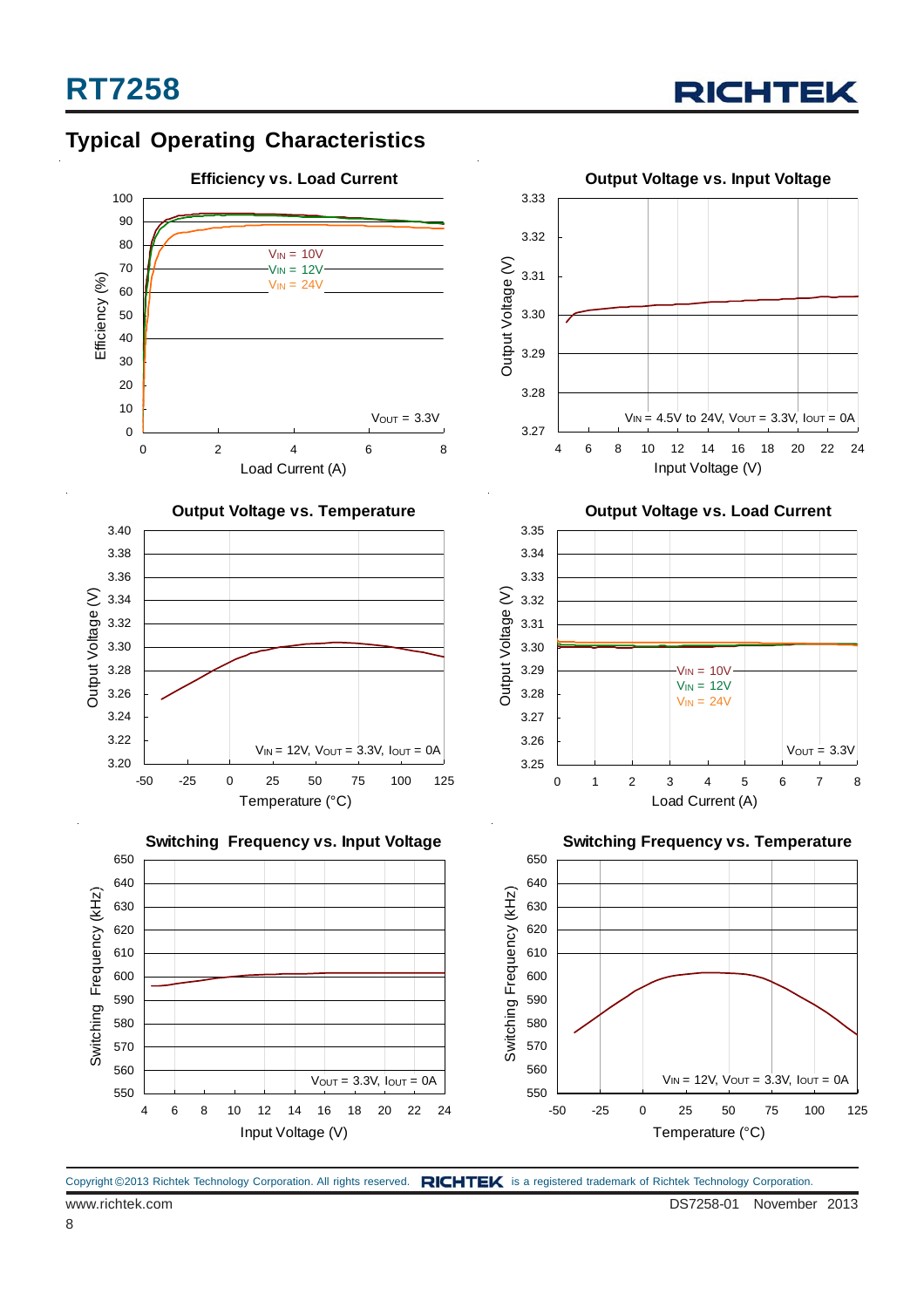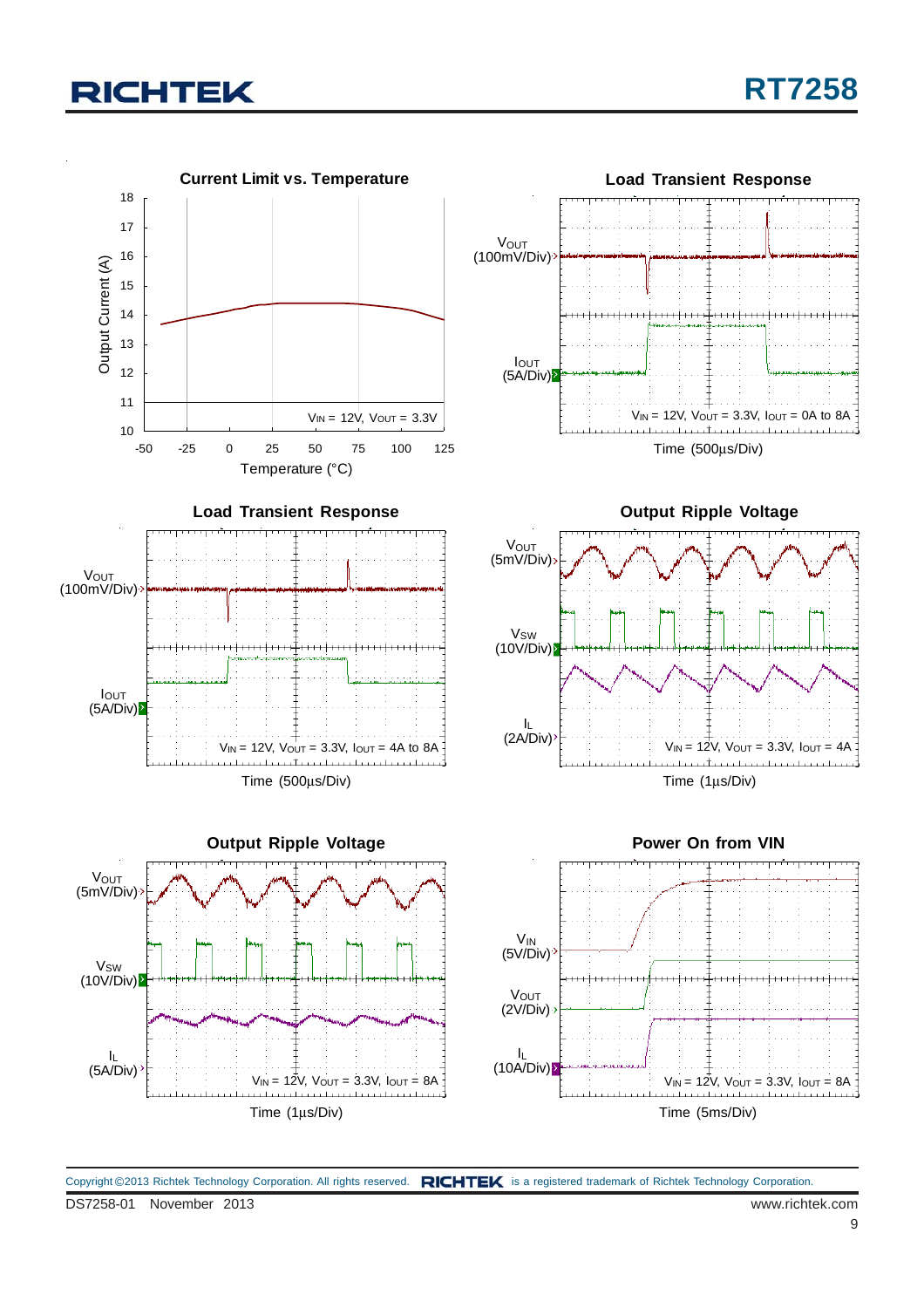## **RT7258**

**RICHTEK** 







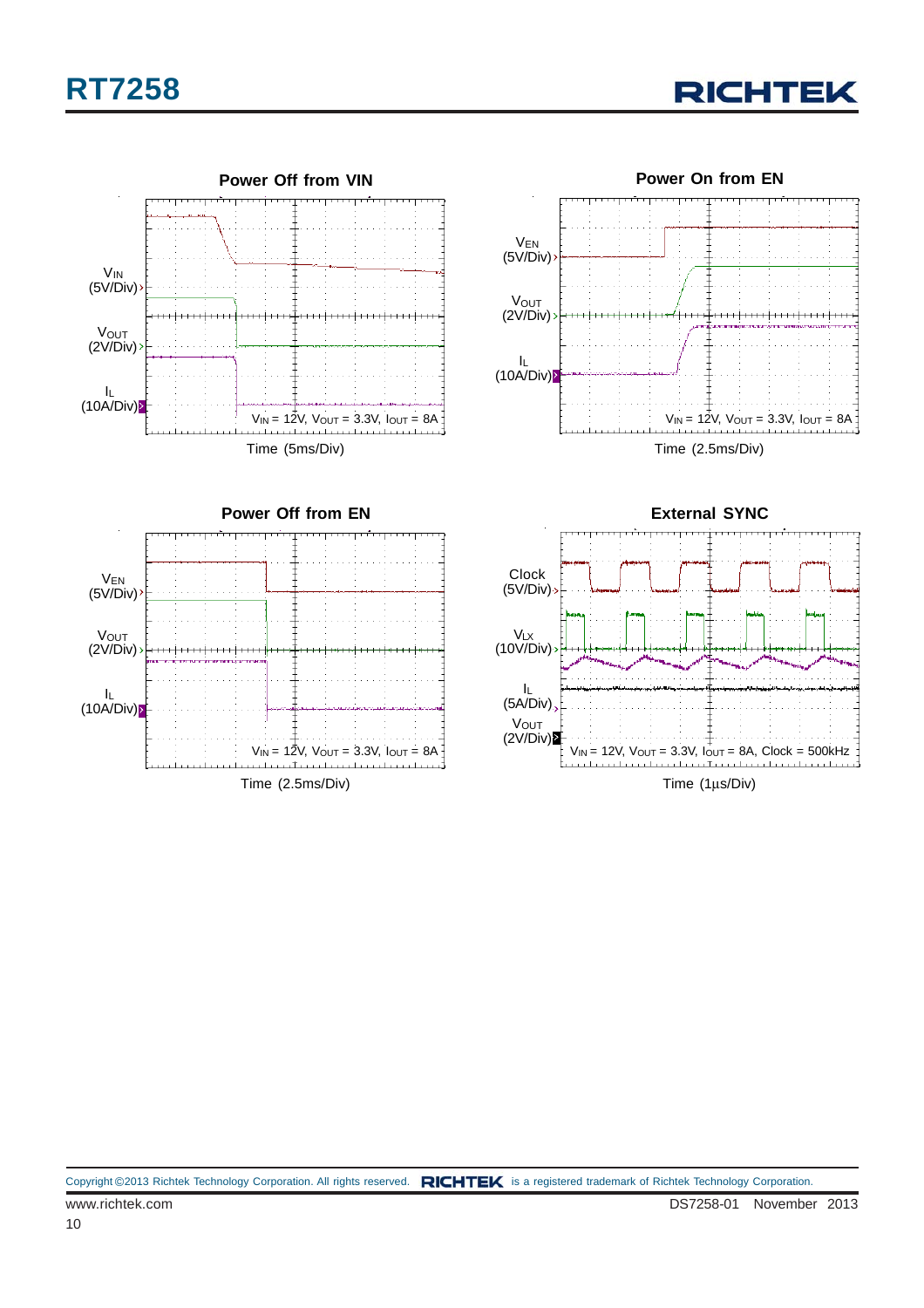### **Application Information**

### **Output Voltage Setting**

The resistive divider allows the FB pin to sense the output voltage as shown in Figure 1.



Figure 1. Output Voltage Setting

The output voltage is set by an external resistive voltage divider according to the following equation :

 $V_{\text{OUT}} = V_{\text{REF}} \left( 1 + \frac{R1}{R2} \right)$ 

Where  $V_{REF}$  is the feedback voltage (0.808V typ.).

### **External Bootstrap Diode**

Connect a 1μF low ESR ceramic capacitor between the BOOT pin and SW pin. This capacitor provides the gate driver voltage for the high side MOSFET.

It is recommended to add an external bootstrap diode between an external 5V and BOOT pin for efficiency improvement when input voltage is lower than 5.5V or duty ratio is higher than 65% .The bootstrap diode can be a low cost one such as IN4148 or BAT54. The external 5V can be a 5V fixed input from system or a 5V output of the RT7258. Note that the external boot voltage must be lower than 5.5V.



Figure 2. External Bootstrap Diode

### **Chip Enable Operation**

The EN pin is the chip enable input. Pulling the EN pin low (<0.4V) will shutdown the device. During shutdown mode, the RT7258 quiescent current drops to lower than 3μA. Driving the EN pin high (2V < EN < 5.5V) will turn on the device again. For external timing control, the EN pin can also be externally pulled high by adding a  $R_{EN}$  resistor and  $C_{EN}$  capacitor from the VIN pin (see Figure 3).



Figure 3. Enable Timing Control

An external MOSFET can be added to implement digital control on the EN pin, as shown in Figure 4. In this case, a 100k $\Omega$  pull-up resistor, R<sub>EN</sub>, is connected between V<sub>IN</sub> pin and the EN pin. MOSFET Q2 will be under logic control to pull down the EN pin.



Figure 4. Digital Enable Control Circuit

The chip starts to operate when  $V_{\text{IN}}$  rises to 4.2V (UVLO threshold). During the  $V_{\text{IN}}$  rising period, if an 8V output voltage is set,  $V_{IN}$  is lower than the  $V_{OUT}$  target value and it may cause the chip to shut down. To prevent this situation, a resistive voltage divider can be placed between the input voltage and ground and connected to the EN pin to adjust enable threshold, as shown in Figure 5. For example, the setting  $V_{\text{OUT}}$  is 8V and  $V_{\text{IN}}$  is from 0V to 12V, when  $V_{\text{IN}}$  is higher than 10V, the chip is triggered to enable the converter. Assume  $R_{EN1}$  = 50k $\Omega$ . Then,

$$
R_{EN2} = \frac{(R_{EN1} \times V_{EN\_T})}{(V_{IN\_S} - V_{EN\_T})}
$$

where  $V_{EN}$   $_T$  is the enable comparator's logic-high reference threshold voltage (1.7V) and  $V_{IN-S}$  is the target turn on input voltage (10V in this example). According to the equation, the suggested resistor R  $_{EN2}$  is 10.2k $\Omega$ .



Figure 5. Resistor Divider for Lockout Threshold Setting

DS7258-01 November 2013 www.richtek.com Copyright ©2013 Richtek Technology Corporation. All rights reserved. RICHTEK is a registered trademark of Richtek Technology Corporation.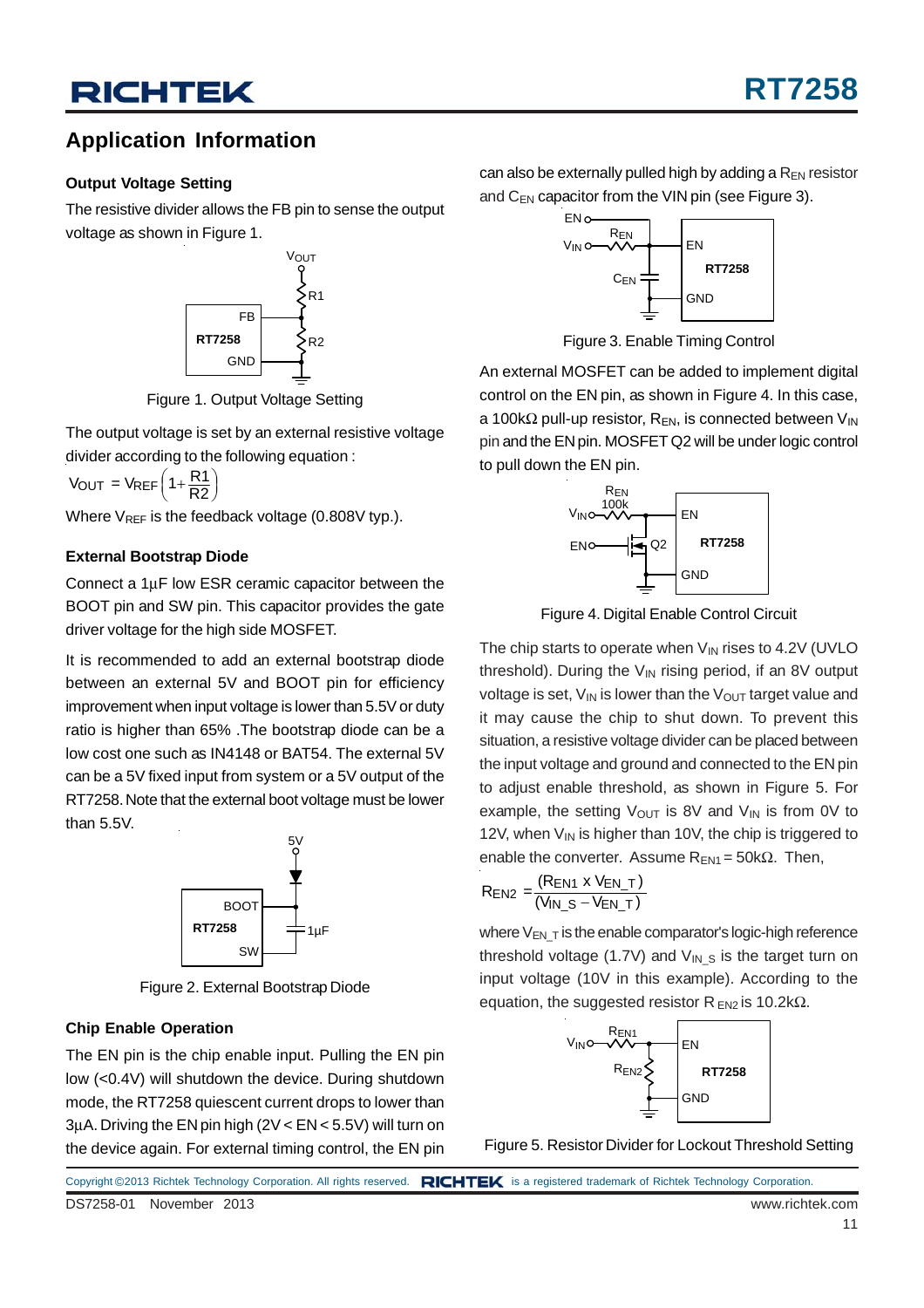### **Soft-Start**

The RT7258 provides soft-start function. The soft-start function is used to prevent large inrush current while converter is being powered-up. An internal current source charges an internal capacitor to build a soft-start ramp voltage. The  $V_{FB}$  voltage will track the internal ramp voltage during soft-start interval. The typical softstart time is 2ms.

### **Operating Frequency and Synchronization**

The internal oscillator runs at 600kHz (typ.) when the EN/ SYNC pin is at logic-high level (>2V). If the EN pin is pulled to low-level for 10μs above, the IC will shut down. The RT7258 can be synchronized with an external clock ranging from 300kHz to 1.5MHz applied to the EN/SYNC pin. The external clock duty cycle must be from 10% to 90%.



Figure 6. Startup Sequence Using External Sync Clock

Figure 6 shows the synchronization operation in startup period. When the EN/SYNC is triggered by an external clock, the RT7258 enters soft-start phase and the output voltage starts to rise. When  $V_{FB}$  is lower than 0.7V, the oscillation frequency will be proportional to the feedback voltage. With higher  $V_{FB}$ , the switching frequency is relatively higher. After startup period about 3.5ms, the IC operates with the same frequency as the external clock.

#### **Over Temperature Protection**

The RT7258 features an Over Temperature Protection (OTP) circuitry to prevent from overheating due to excessive power dissipation. The OTP will shut down switching operation when junction temperature exceeds 150°C. Once the junction temperature cools down by approximately 20°C, the converter will resume operation. To maintain continuous operation, the maximum junction temperature should be lower than 125°C.

### **Under Voltage Protection**

For the RT7258, it provides Hiccup Mode Under Voltage Protection (UVP). When the  $V_{FB}$  voltage drops below 0.4V, the UVP function will be triggered to shut down switching operation. If the UV condition remains for a period, the RT7258 will retry every 2ms. When the UV condition is removed, the converter will resume operation. The UVP is disabled during soft-start period.





### **Duty Cycle Limitation**

The RT7258 has a maximum duty cycle 90%. The minimum input voltage is determined by the maximum duty cycle and its minimum operating voltage 4.5V. The voltage drops of high side MOSFET and low side MOSFET also must be considered for the minimum input voltage.

The minimum duty cycle can be calculated by the following equation :

Duty Cycle(min) =  $f_{SW}$  x  $t_{ON}(min)$ 

www.richtek.com DS7258-01 November 2013 Copyright ©2013 Richtek Technology Corporation. All rights reserved. RICHTEK is a registered trademark of Richtek Technology Corporation.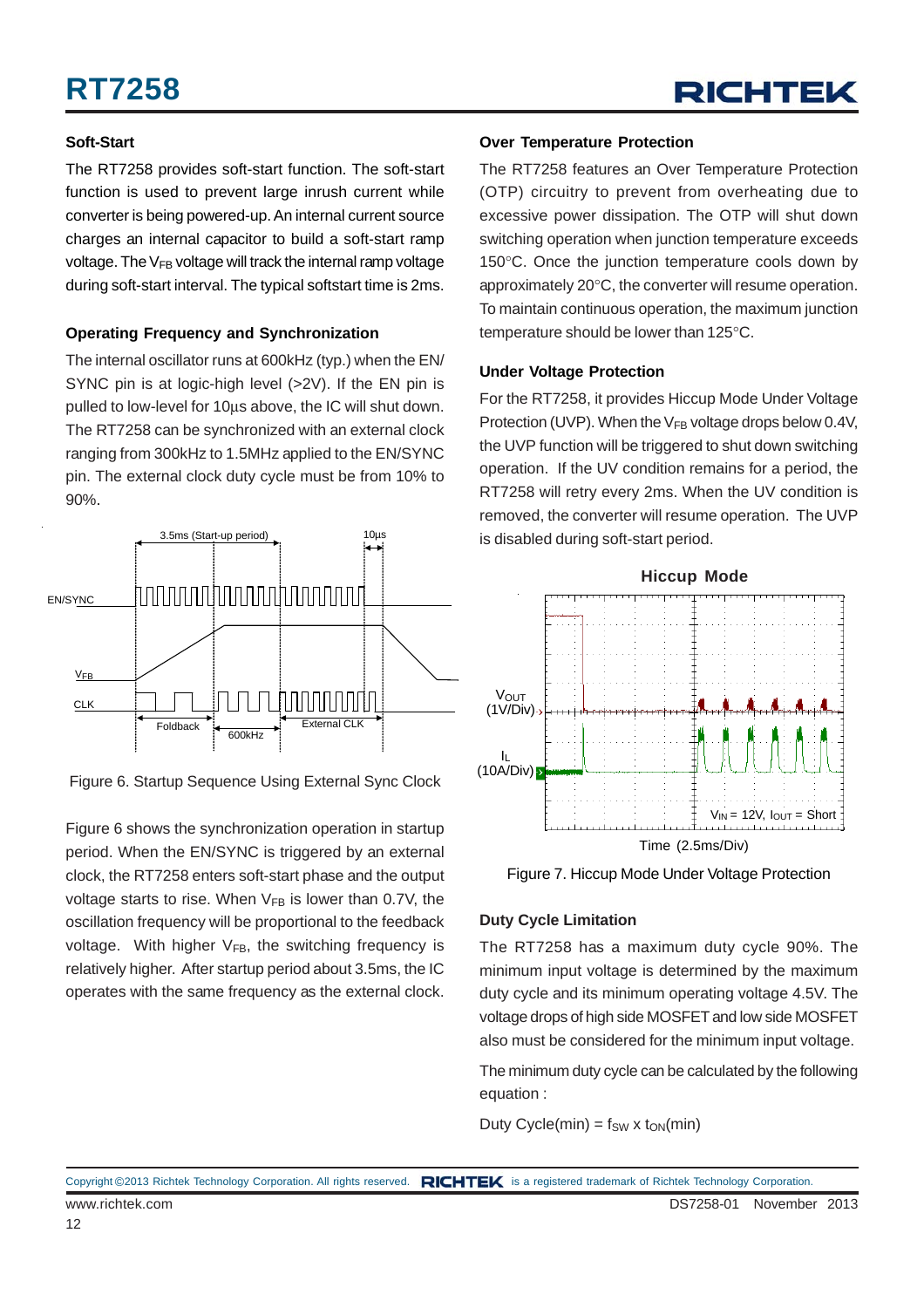where fsw is the switching frequency,  $t_{ON}$  (min) is the minimum switch on time (100ns). This equation shows that the minimum duty cycle increases when the switching frequency is increased. Therefore, slower switching frequency is necessary to achieve high  $V_{\text{IN}}/V_{\text{OUT}}$  ratio application.

#### **External N-MOSFET Selection**

The RT7258 is designed to operate using an external low side N-MOSFET. Important parameters for the power MOSFETs are the breakdown voltage (BV $_{\text{DSS}}$ ), threshold voltage ( $V_{GS}$ <sub>TH</sub>), on-resistance ( $R_{DS(ON)}$ ), total gate charge  $(Qq)$  and maximum current  $(I<sub>D(MAX)</sub>)$ . The gate driver voltage is from internal regulator (5V,  $V_{\text{CC}}$ ). Therefore logic level N-MOSFET must be used in the RT7258 application. The total gate charge (Qg) must be less than 50nC, lower Qg characteristics results in lower power losses. Drain-source on-resistance  $(R_{DS(ON)})$  should be as small as possible, less than 30mΩ is desirable. Lower R<sub>DS(ON)</sub> results in higher efficiency.

|  |  | <b>Table 2. External N-MOSFET Selection</b> |  |
|--|--|---------------------------------------------|--|
|--|--|---------------------------------------------|--|

| Part No.  | <b>Manufacture</b>      |
|-----------|-------------------------|
| Si7114    | Vishay                  |
| A04474    | ALPHA & OMEGA           |
| FDS6670AS | Fairchild               |
| IRF7821   | International Rectifier |

### **Inductor Selection**

The inductor value and operating frequency determine the ripple current according to a specific input and output voltage. The ripple current Δli increases with higher V<sub>IN</sub> and decreases with higher inductance.

$$
\Delta I_L = \left[ \frac{V_{OUT}}{f \times L} \right] \times \left[ 1 - \frac{V_{OUT}}{V_{IN}} \right]
$$

Having a lower ripple current reduces not only the ESR losses in the output capacitors but also the output voltage ripple. High frequency with small ripple current can reduce voltage. For the highest efficiency operation, however, it requires a large inductor to achieve this goal.

For the ripple current selection, the value of  $\Delta I_L$  = 0.24( $I_{MAX}$ ) will be a reasonable starting point. The largest ripple current occurs at the highest  $V_{\text{IN}}$ . To guarantee that the ripple current stays below the specified maximum, the inductor value should be chosen according to the following equation :

$$
L = \left[ \frac{V_{OUT}}{f \times \Delta I_{L(MAX)}} \right] \times \left[ 1 - \frac{V_{OUT}}{V_{IN(MAX)}} \right]
$$

The inductor's current rating (cause a 40°C temperature rising from 25°C ambient) should be greater than the maximum load current and its saturation current should be greater than the short circuit peak current limit. Please see Table 3 for the inductor selection reference.

| Table 3. Suggested Inductors for Typical |  |
|------------------------------------------|--|
| <b>Application Circuit</b>               |  |

| <b>Component</b><br><b>Supplier</b> | <b>Series</b> | <b>Dimensions</b><br>(mm) |  |
|-------------------------------------|---------------|---------------------------|--|
|                                     | <b>ZPWM</b>   | $10 \times 10 \times 4$   |  |
| <b>Zenithtek</b>                    |               | 6x6x3                     |  |
| WE                                  | 74477         | $10 \times 10 \times 4$   |  |
| <b>TAIYOYUDEN</b>                   | NR8040        | $8 \times 10 \times 4$    |  |

### **C**IN **and C**OUT **Selection**

The input capacitance,  $C_{IN}$  is needed to filter the trapezoidal current at the source of the high side MOSFET. To prevent large ripple current, a low ESR input capacitor sized for the maximum RMS current should be used. The approximate RMS current equation is given :

$$
I_{RMS} = I_{OUT(MAX)} \frac{V_{OUT}}{V_{IN}} \sqrt{\frac{V_{IN}}{V_{OUT}} - 1}
$$

This formula has a maximum at  $V_{IN} = 2V_{OUT}$ , where  $I<sub>RMS</sub> = I<sub>OUT</sub> / 2$ . This simple worst case condition is commonly used for design because even significant deviations do not offer much relief.

Choose a capacitor rated at a higher temperature than required. Several capacitors may also be paralleled to meet size or height requirements in the design.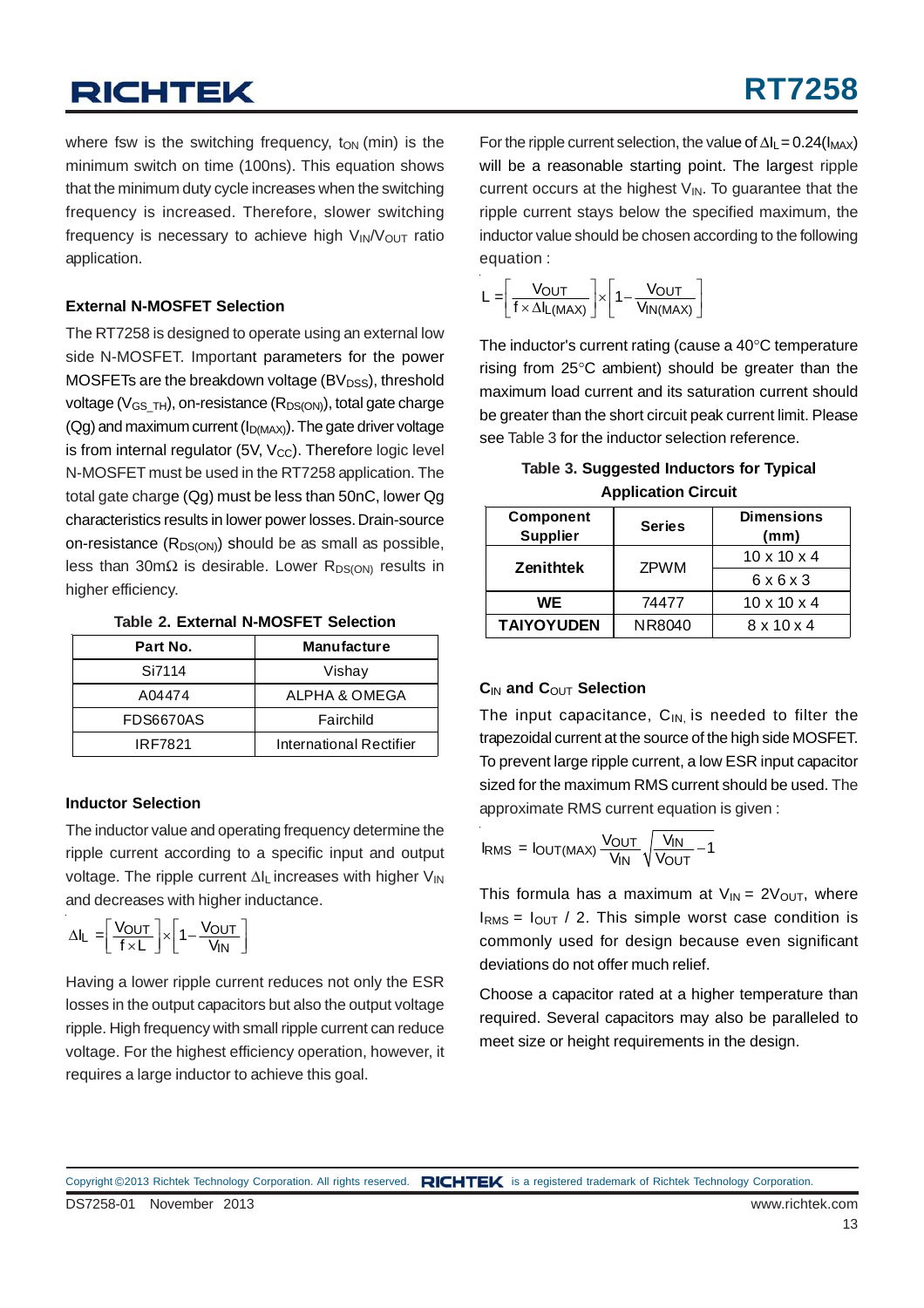

| Location         | <b>Component Supplier</b> | Part No.       | Capacitance $(\mu F)$ | <b>Case Size</b> |
|------------------|---------------------------|----------------|-----------------------|------------------|
| $C_{IN}$         | <b>MURATA</b>             | GRM31CR61E106K | 10                    | 1206             |
| $C_{IN}$         | <b>TDK</b>                | C3225X5R1E106K | 10                    | 1206             |
| $C_{IN}$         | <b>TAIYO YUDEN</b>        | TMK316BJ106ML  | 10                    | 1206             |
| $C_{OUT}$        | <b>MURATA</b>             | GRM31CR60J476M | 47                    | 1206             |
| C <sub>OUT</sub> | <b>TDK</b>                | C3225X5R0J476M | 47                    | 1210             |
| C <sub>OUT</sub> | <b>MURATA</b>             | GRM32ER71C226M | 22                    | 1210             |
| COUT             | TDK                       | C3225X5R1C22M  | 22                    | 1210             |

#### **Table 4. Suggested Capacitors for C<sub>IN</sub> and C<sub>OUT</sub>**

For the input capacitor, two 10μF low ESR ceramic capacitors are recommended. For the recommended capacitor, please refer to Table 4 for more details.

The selection of  $C_{\text{OUT}}$  is determined by the required ESR to minimize voltage ripple.

Moreover, the amount of bulk capacitance is also a key for  $C_{\text{OUT}}$  selection to ensure that the control loop is stable. Loop stability can be checked by viewing the load transient response as described in a later section.

The output ripple,  $\Delta V_{\text{OUT}}$ , is determined by :

 $\Delta V_{\text{OUT}} \leq \Delta I_L \left[ ESR + \frac{1}{8fC_{\text{OUT}}} \right]$ 

The output ripple will be the highest at the maximum input voltage since ΔIL increases with input voltage. Multiple capacitors placed in parallel may be needed to meet the ESR and RMS current handling requirement.

Higher values, lower cost ceramic capacitors are now becoming available in smaller case sizes. Their high ripple current, high voltage rating and low ESR make them ideal for switching regulator applications. When a ceramic capacitor is used at the input and the power is supplied by a wall adapter through long wires, a load step at the output can induce ringing at the input,  $V_{IN}$ . This ringing can couple to the output and be mistaken. A sudden inrush of current through the long wires can potentially cause a voltage spike at  $V_{IN}$  large enough to damage the part.

#### **Checking Transient Response**

The regulator loop response can be checked by looking at the load transient response. Switching regulators take several cycles to respond to a step load change. When a step load occurs,  $V_{\text{OUT}}$  immediately shifts by an amount equal to ΔILOAD x ESR also begins to charge or discharge  $C<sub>OUT</sub>$  generating a feedback error signal for the regulator to return  $V_{\text{OUT}}$  to its steady-state value. During this recovery time,  $V_{\text{OUT}}$  can be monitored for overshoot or ringing that would indicate a stability problem.

#### **Thermal Considerations**

For continuous operation, do not exceed absolute maximum junction temperature. The maximum power dissipation depends on the thermal resistance of the IC package, PCB layout, rate of surrounding airflow, and difference between junction and ambient temperature. The maximum power dissipation can be calculated by the following formula :

### $P_{D(MAX)} = (T_{J(MAX)} - T_A) / \theta_{JA}$

where  $T_{J(MAX)}$  is the maximum junction temperature,  $T_A$  is the ambient temperature, and  $\theta_{JA}$  is the junction to ambient thermal resistance.

For recommended operating condition specifications of the RT7258, the maximum junction temperature is 125°C. The junction to ambient thermal resistance,  $\theta_{\text{JA}}$ , is layout dependent. For SOP-8 (Exposed Pad) package, the thermal resistance,  $\theta_{JA}$ , is 75°C/W on a standard JEDEC 51-7 four-layer thermal test board.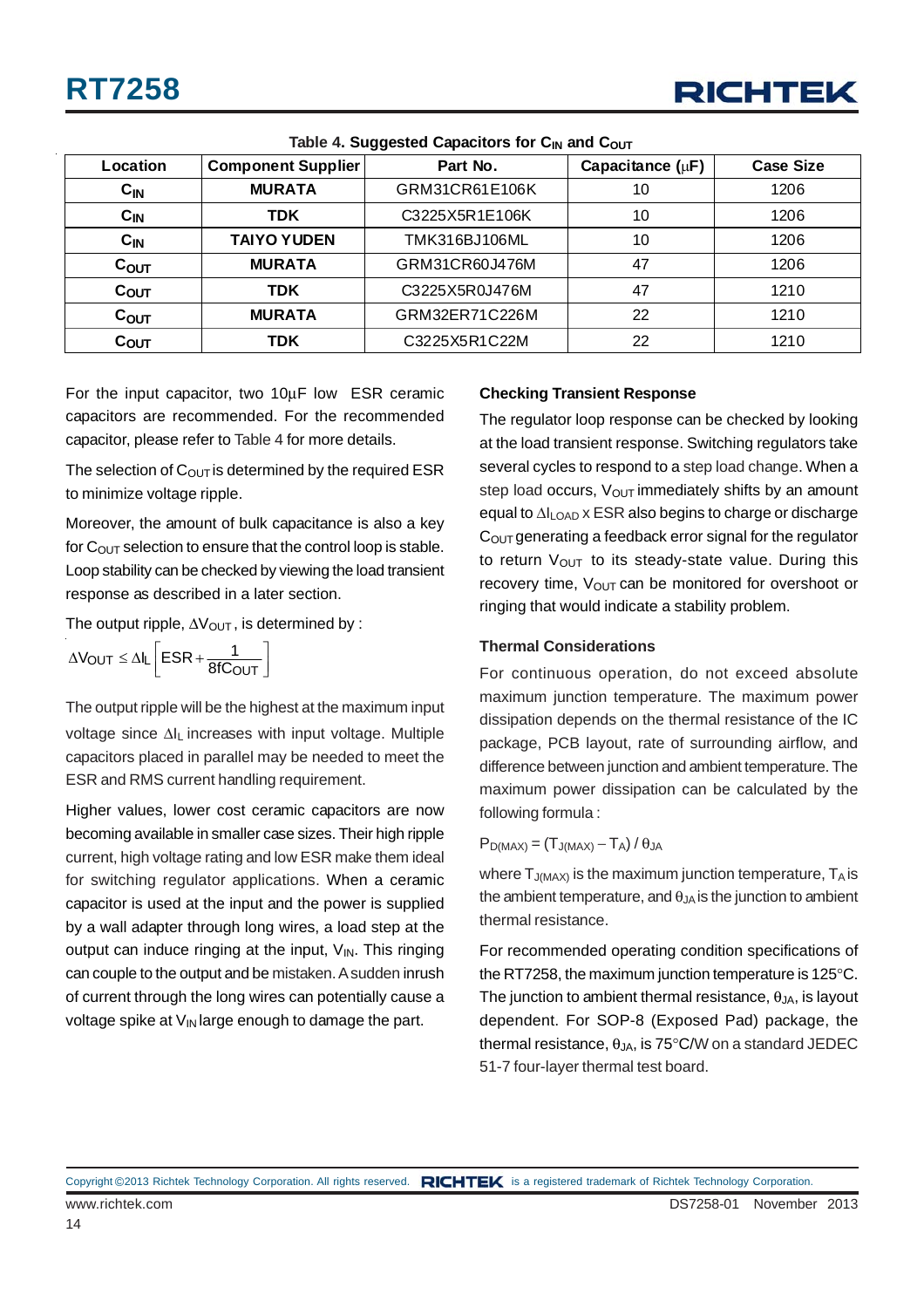For WDFN-14L 4x3 package, the thermal resistance,  $\theta_{JA}$ , is 60°C/W on a standard JEDEC 51-7 four-layer thermal test board. The maximum power dissipation at  $T_A = 25^{\circ}C$ can be calculated by the following formulas :

P<sub>D(MAX)</sub> = (125°C − 25°C) / (75°C/W) = 1.333W for SOP-8 (Exposed Pad) package

P<sub>D(MAX)</sub> = (125°C − 25°C) / (60°C/W) = 1.667W for WDFN-14L 4x3 package

The maximum power dissipation depends on the operating ambient temperature for fixed  $T_{J(MAX)}$  and thermal resistance,  $θ<sub>JA</sub>$ . For the RT7258 package, the derating curves in Figure 8 allow the designer to see the effect of rising ambient temperature on the maximum power dissipation.



Figure 8. Derating Curves for RT7258 Package

#### **Layout Consideration**

Follow the PCB layout guidelines for optimal performance of the RT7258.

- $\rightarrow$  Keep the traces of the main current paths as short and wide as possible.
- $\rightarrow$  Put the input capacitor as close as possible to the device pins (VIN and GND).
- SW node is with high frequency voltage swing and should be kept at small area. Keep analog components away from the SW node to prevent stray capacitive noise pick-up.
- ▶ Connect feedback network behind the output capacitors. Keep the loop area small. Place the feedback components near the RT7258.
- Connect all analog grounds to a common node and then connect the common node to the power ground behind the output capacitors.
- An example of PCB layout guide is shown in Figure 9 and Figure 10 for reference.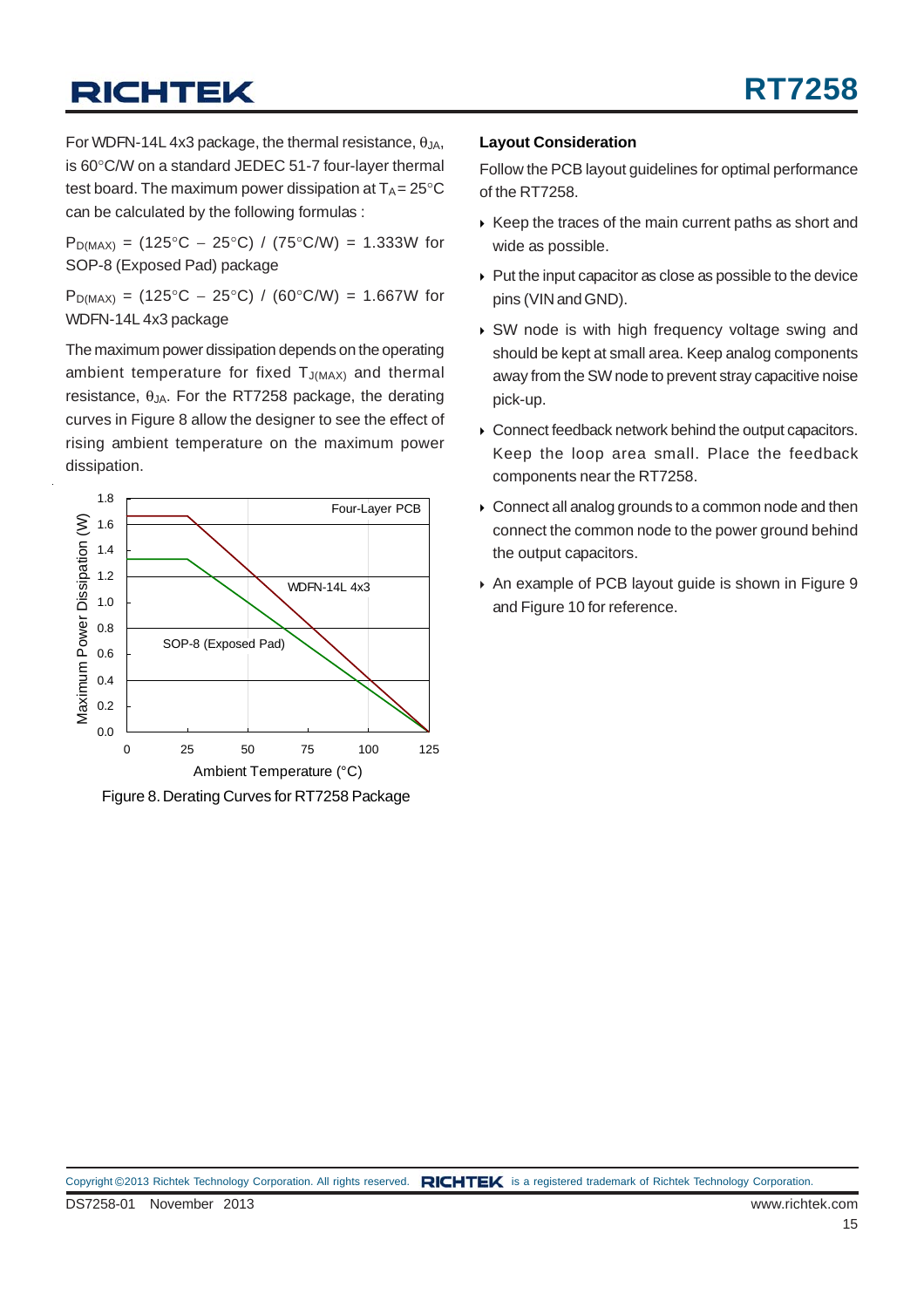## **RT7258**









Figure 10. PCB Layout Guide for WDFN-14L 4x3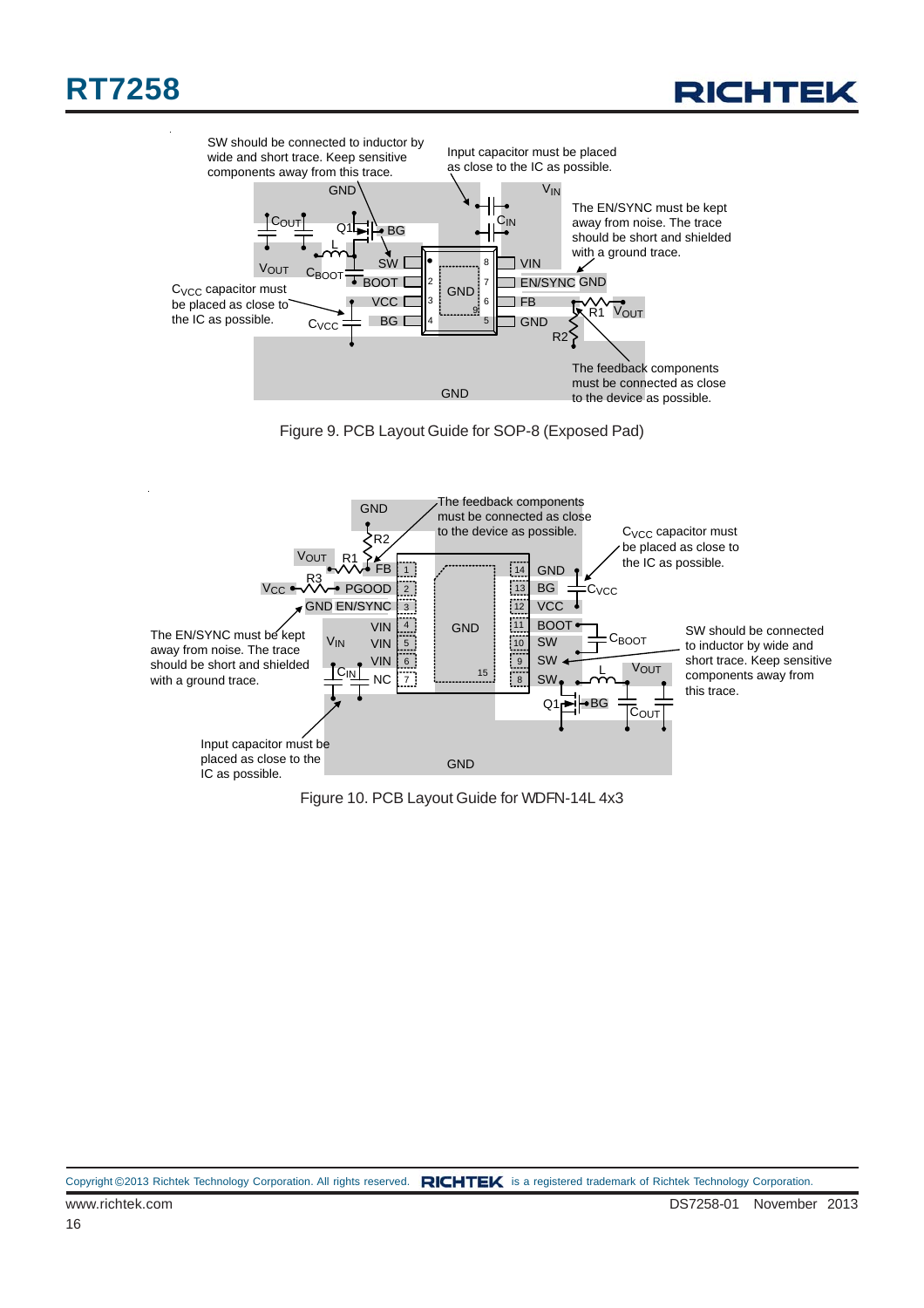### **Outline Dimension**



Note : The configuration of the Pin #1 identifier is optional, but must be located within the zone indicated.

| Symbol         | <b>Dimensions In Millimeters</b> |       | Dimensions In Inches |       |
|----------------|----------------------------------|-------|----------------------|-------|
|                | Min                              | Max   | Min                  | Max   |
| A              | 0.700                            | 0.800 | 0.028                | 0.031 |
| A1             | 0.000                            | 0.050 | 0.000                | 0.002 |
| A3             | 0.175                            | 0.250 | 0.007                | 0.010 |
| b              | 0.180                            | 0.300 | 0.007                | 0.012 |
| D              | 3.900                            | 4.100 | 0.154                | 0.161 |
| D <sub>2</sub> | 3.250                            | 3.350 | 0.128                | 0.132 |
| Е              | 2.900                            | 3.100 | 0.114                | 0.122 |
| E <sub>2</sub> | 1.650                            | 1.750 | 0.065                | 0.069 |
| e              | 0.500                            |       | 0.020                |       |
|                | 0.350                            | 0.450 | 0.014                | 0.018 |

**W-Type 14L DFN 4x3 Package**